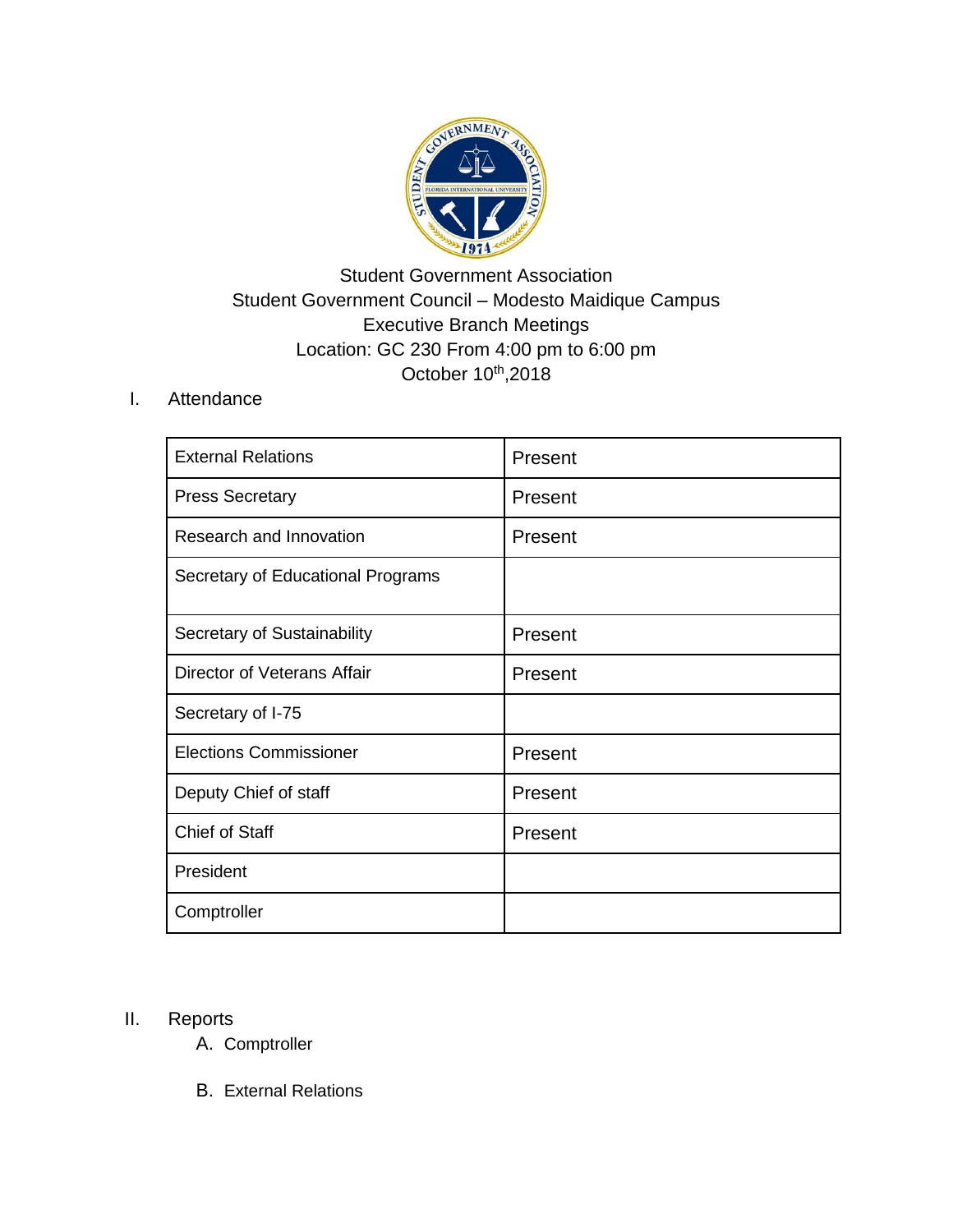- 1. Worked with Sabrina with athletics on chapter visits
- 2. Make flyers for some of the Senators and events going on around campus
- 3. SGA Meet & Greet "Friends with SGA
	- a) Will create form to see how any students would want to attend.
- 4. Deadline to have all my directors have there budgets by Tuesday.
- 5. Working on doing a form to keep requests for flyers and advertisement organized.
- C. Press Secretary
	- 1. Made two flyers for Trail of Torch and the Resume Workshop
	- 2. Quotes on things for SGA Meet and Greet
	- 3. Went to Senate and made an announcement about taking a group picture with their polos on Monday
	- 4. Completed the Civic Engagement Press Release
- D. Deputy Chief of staff
	- 1. Created Doodle for Trail of the Torch Tabling
		- a) Tuesday 10/09.
	- 2. Created Doodle for Uncaging Tabling Homecoming event
		- a) Thursday 10/11 from 5pm-8pm
	- 3. Created form to see who was interested in going to an SGA bonding event.
		- a) Tentative in the spring.
	- 4. Attended President's Roundtable
		- a) Monday 10/08.
	- 5. Updated SGA Calendar
- E. Innovation and Research
	- 1. Met with Director of StartUP FIU to discuss SGA partnership to promote StartUP FIU.
	- 2. Possible StartUP FIU/SGA tabling event in GC on Nov. 21st.
	- 3. Discussed StartUP FIU role in Research Fair Spoke with Alejandro about some potential events Voting Kick-Off event (possibly bring famous alum to speak?)
	- 4. Volunteering to work at Polls (non-partisan)
	- 5. Worked on Memorandum Officially part of University Committee to improve research at FIU – will utilize task force
- F. Director of Veterans Affairs
	- 1. Setting up plans to change Veterans Day Breakfast name from SGA Veterans Day Breakfast to Veterans Day Breakfast sponsored by SGA.
		- a) If anyone would like to help with the breakfast, please let me know.
	- 2. Getting a conference table for the VA Conference Room.
	- 3. Getting a bookshelf for the VA lounge room
- G. Secretary of Educational Programs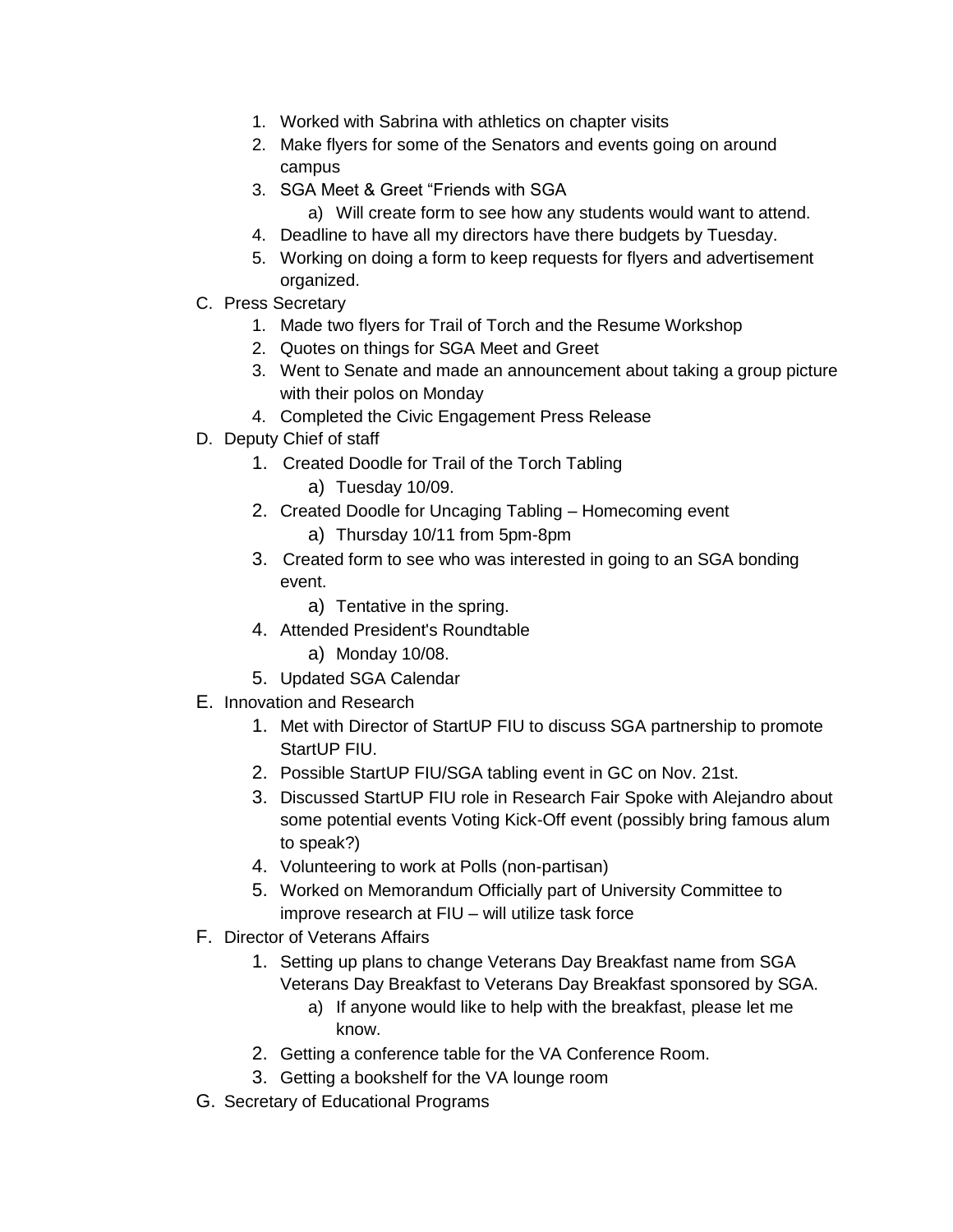- 1. Conducted intern meeting in which interns were updated on upcoming events such as intern retreat, intern tabling at the pit, shadowing, and promotions.
- 2. United Way canning event during homecoming game 15 interns are going to help collecting money.
- 3. Working on a powerpoint about leadership to show at the retreat
- 4. Worked with Kayla on ordering breakfast and lunch for the retreat
- 5. Talked with interns about social outing after retreat: homecoming parade, homecoming game, and maybe dinner afterwards
- 6. Spoke with Lauren from career and talent development about resume writing workshops for interns and all fit student
	- a) Workshops
- H. Secretary of Sustainability
	- 1. Modifying the arboretum proposal.
	- 2. Planned the tabling event for next week Wednesday Oct. 24th to promote sustainability on campus.
- I. Elections Commissioner
	- 1. Graduate Senator confirmed on Monday
	- 2. Two vacant senate seats
- J. Chief of Staff
	- 1. Working on event for homecoming
		- a) Thursday 5:00 pm to 8:00 pm in GC Lawns.
	- 2. Working with Sam to change name of Veterans day breakfast.
	- 3. Panther Chow
		- a) Meeting with DeSantis
			- $(1)$  October 25<sup>th</sup>.
	- 4. Updated Binder with Events.
	- 5. Met with athletics for event with athletes and students
		- a) Thursday, November 1st at 7pm
		- b) GC Betty Chatman
		- c) Any Suggestions for catering?
	- 6. Ten Week Report Due 10/29
		- a) Show draft
	- 7. Met with Alejandro to talk about future plans for position of Governmental Relations.
- K. President
	- 1. Update on Vice President Selection Process.
	- 2. Working on giving the Vice President the right to appoint members in Cabinet.
	- 3. Working on FIU Day in Miami-Dade County
	- 4. Please attend the football game and show your support